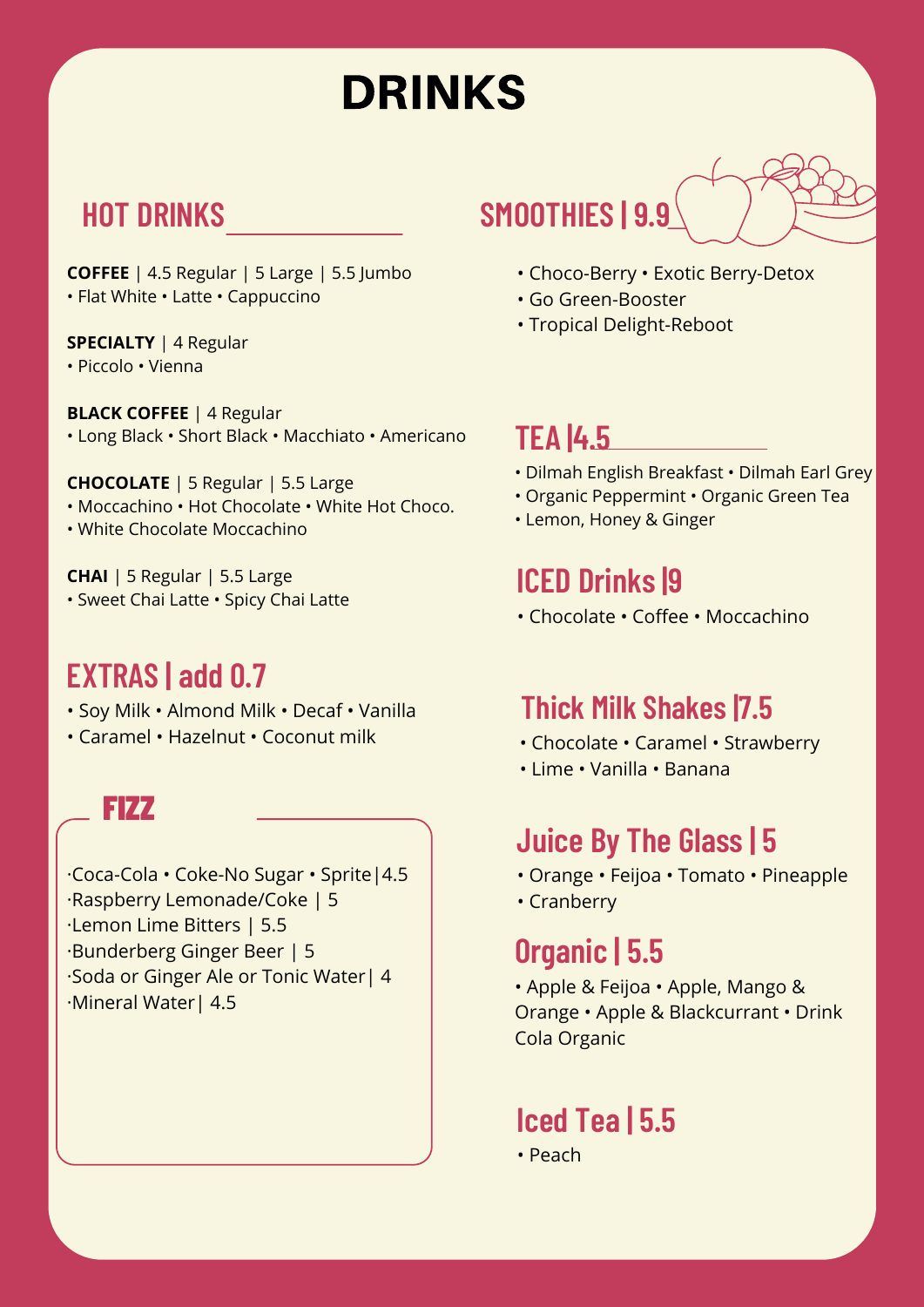### **BREAKFAST** *AVAILABLE MONDAY - FRIDAY. UNTIL 12.00PM*

#### **EGG ANY STYLE | 12.90 V GFO**

Two egg any style (Poached, Fried or Scrambled) on toasted Focaccia or 7 grain bread. ADD Streaky Bacon |5

#### **CREAMY MUSHROOM ON TOAST | 18.9**

Fresh button mushrooms cooked in creamy sauce served on toasted Focaccia or 7 grain bread. **GF** *Option Available* **V**

#### **EDEN'S GRANOLA | 14.5 GF V**

House made crunchy granola of blueberry & coconut served with milk and plain yogurt topped with berry compote & fresh Banana.

#### **CLASSIC EGGS BENEDICT**

Two poached eggs on Potato & herb rosti topped with fresh baby spinach, drizzled with hollandaise sauce.

Mushrooms | 20.9 \* regular/ 15.90 small Bacon | 20.9\* regular/ 15.90 small Smoked salmon | 21.9\* regular/ 16.40 small

#### **EDEN BIG BREAKFAST | 23.9 GFO**

Two eggs cooked to your liking, streaky bacon, Kransky sausage, grilled tomatoes, sauté mushroom and Roasted potatoes and onions, served with toasted Focaccia or 7 grain bread.

#### **OMELETTE | 19.5 GFO**

Three eggs omelette with a vibrant garden salad or toast and your choice of 3 fillings. cheese, tomato, bacon, mushroom, spinach or red onion.

#### **BUTTERMILK PANCAKE V | 18.9**

Fluffy, light and golden pancakes with Berry compote, maple syrup & vanilla bean cream ADD Bacon & banana |5.9

### **SIDES**

·Gluten free toast GF V | 2 ·Crispy hashbrown(2pcs) V |5 ·Streaky bacon(2pcs) |5 ·Kransky sausage(2pcs) |5 ·Aroki smoked salmon (2pcs) |7.5 ·Egg (2pcs) |5